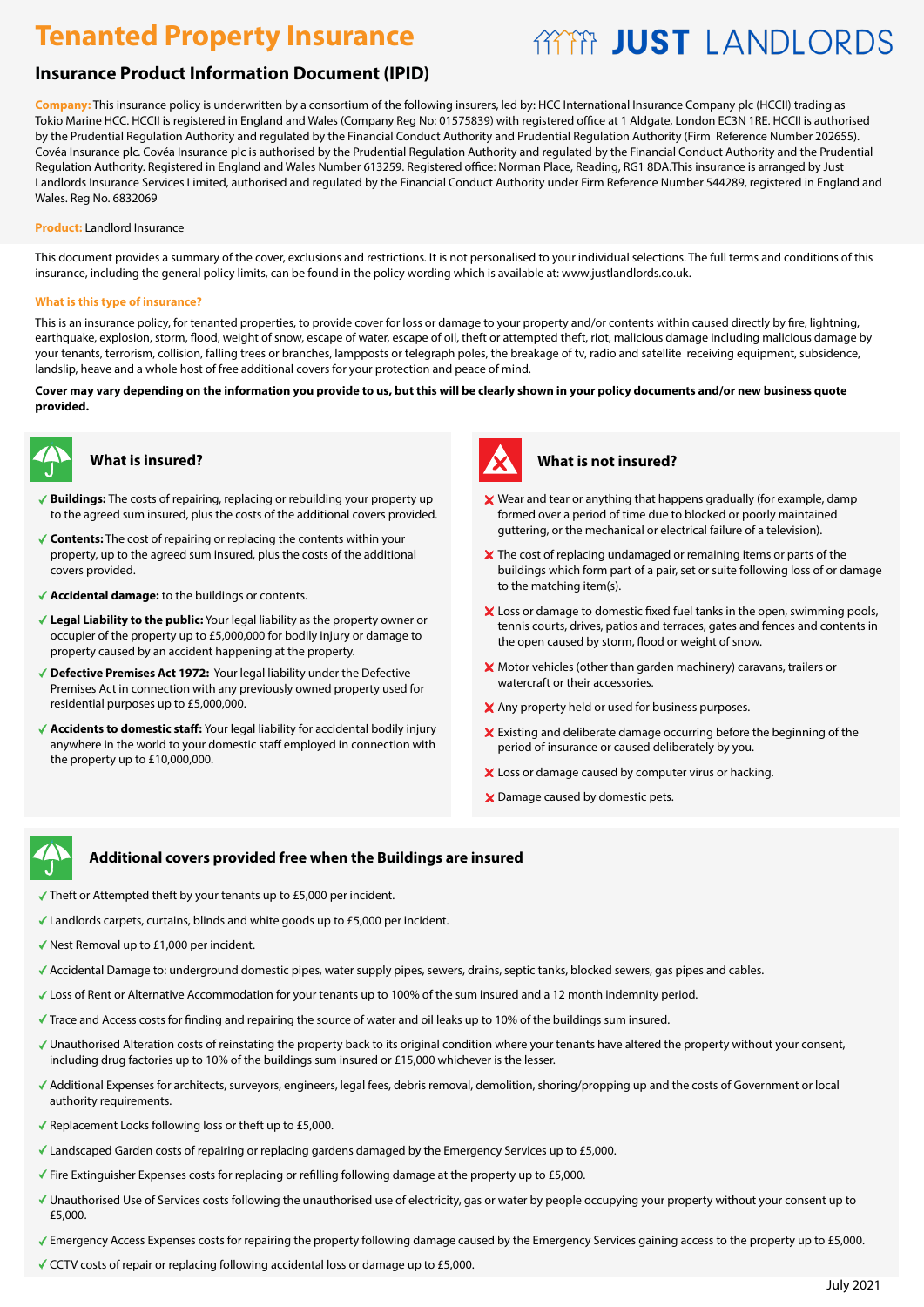

#### **Additional covers provided free when the Buildings are insured**

- Fly Tipping and Abandoned Contents costs for removing illegally dumped items at the property or your tenants abandoned contents following their eviction or abandonment of the property up to £1,000 per incident.
- Buyers Benefit anyone buying your property will have the benefit of the buildings section until the sale completes up to the buildings sum insured.
- $\checkmark$  Index Linking monthly increases in the buildings sum insured to cover inflation.



- Theft or Attempted theft by your tenants up to  $£5,000$  per incident.
- Loss of Rent up to 20% of the contents sum insured and a maximum 12 month indemnity period.

# **Are there any restrictions on cover?**

- Certain limitations may apply to your policy. For example:
- The excess (the amount you have to pay on any claim).
- Monetary limits for certain items or types of cover.
- Endorsements may apply to your policy. These will be shown in your policy documents.
- Specific let conditions apply, these will be clearly shown in the endorsements on the policy schedule documents or in the policy wording under the section "General conditions, Exclusions and clauses which apply to the whole of this insurance policy" or more specifically in the cover sections on the right hand side stating "What is not covered".

You must comply with all regulations/statutory conditions regarding the letting of the premises including, but not limited to:-

- The number of persons legally allowed to reside at the premises,
- Compliance with the Furniture and Furnishings (Fire Safety) Regulations 1988 (amended),
- Having the minimum legal number of smoke detectors/fire extinguishers/fire blankets installed at the premises.
- All gas appliances fitted at the premises must be serviced by an individual registered with the Gas Safe Register on an annual basis. A valid Landlord Gas Safety (also known as a CP12 certificate) must be in place at all times when the premises are let to tenant(s) and records kept for a minimum of 2 years. We will request sight of these if you wish to make a claim.
- You must retain utility bills relating to the home as we may request sight of these following a claim for loss or damage caused by escape of water from and frost damage to fixed water tanks, heating installations, apparatus or pipes.
- There is no cover for Subsidence or heave of the site upon which the buildings stand or landslip whilst the buildings are undergoing any structural repairs, structural alterations, extensions or demolition.

## **Where am I covered?**

At the property you wish to insure in the United Kingdom, the Channel Islands and the Isle of Man.

### **What are my obligations?**

- At the beginning of the period of insurance or when making changes to your policy, you must give complete and accurate answers to any questions you are asked relating to the insurance.
- You must tell us or your broker of you becoming aware of any inaccuracies or changes in the information you have provided to us, whether happening before or during the period of insurance.
- You must tell us or your broker of any changes to the type of tenant(s), as last disclosed to us and shown in the schedule.
- You must tell us or your broker if the property becomes unoccupied or unfurnished, becomes your permanent residence or becomes illegally occupied.
- You must tell us or your broker if your property is going to be used for short periods each week or as a holiday home.
- You must tell us or your broker if work is to be done on your property which is not routine repair, maintenance or decoration, for example any structural alteration or extension to your property.
- You must tell us or your broker if you or any member of your family receives a conviction for any offence except for driving.
- You must take all reasonable steps to prevent loss, damage or an accident and keep the buildings in a good state of repair.
- You must tell us about any event which might lead to a claim as soon as possible.
- When we are notified of a change or of any planned structural work we will tell you if this affects your policy. For example we may amend the terms of your policy or require you to pay an additional premium. In certain circumstances we may cancel your policy in accordance with the "Cancelling This Insurance" section of the policy wording.

**Failure to meet your obligations could result in a claim being rejected, a reduction in the amount we pay or the cancellation of your policy.**